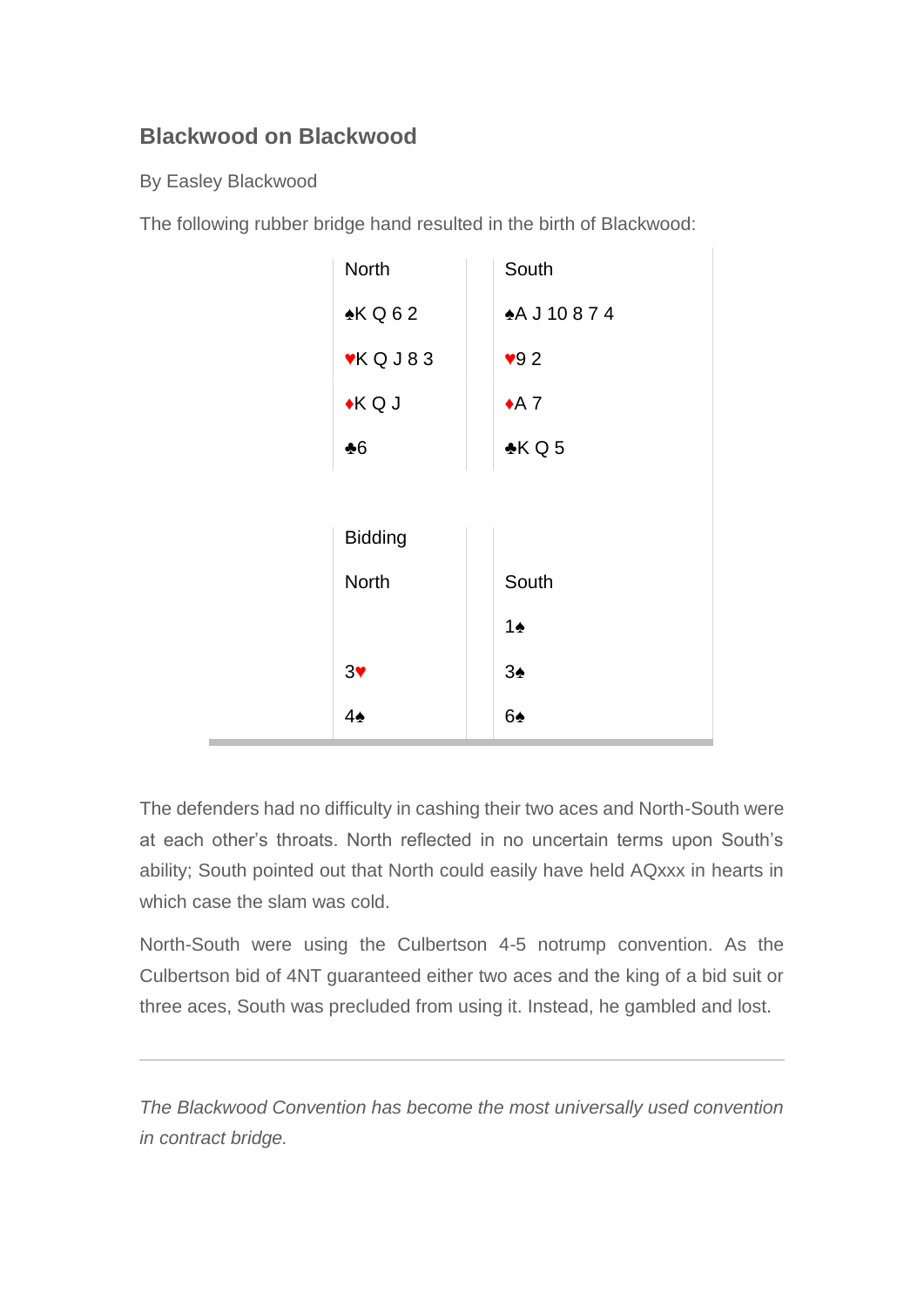I felt that it was asking too much for the 4NT bid to be both an asking and a telling bid. Why not let this bid ask a question and let it go at that? Let the question be, specifically, "Partner, how many aces do you have?" The responses would be simple:



The fact that the 5♣ response shows either no ace of all four should not bother you. It always is possible to distinguish which – if partner responds 5♣ and you have even one ace in your hand, he must have none. If you have no aces, he should have four. If you are investigating slam off all four aces, perhaps your bidding system needs an overhaul.

After a Blackwood 4NT and an ace-showing response, a bid of 5NT guarantees that your side holds all the aces and asks partner to show his kings in steps similar to the responses over 4NT.

The Blackwood 4NT bid starts a captain and mate relationship. Your duty as responder is to tell partner how many aces you hold, and if partner then decides to play at the five level, you need an exceptional reason to doubt his word and go on. Similarly, if partner bids a slam, that is where the hand should be played.

However, once partner bids 5NT, confirming possession of all four aces and showing an interest in a grand slam, you come into your own. No longer need you meekly respond with the number of kings you hold – you may exercise judgment. A solid suit of your won that will provide discards or a singleton in an unbid suit may be all that partner needs to make a grand slam, even if one or more kings is missing, and you may jump straight to the grand slam. Caution – danger!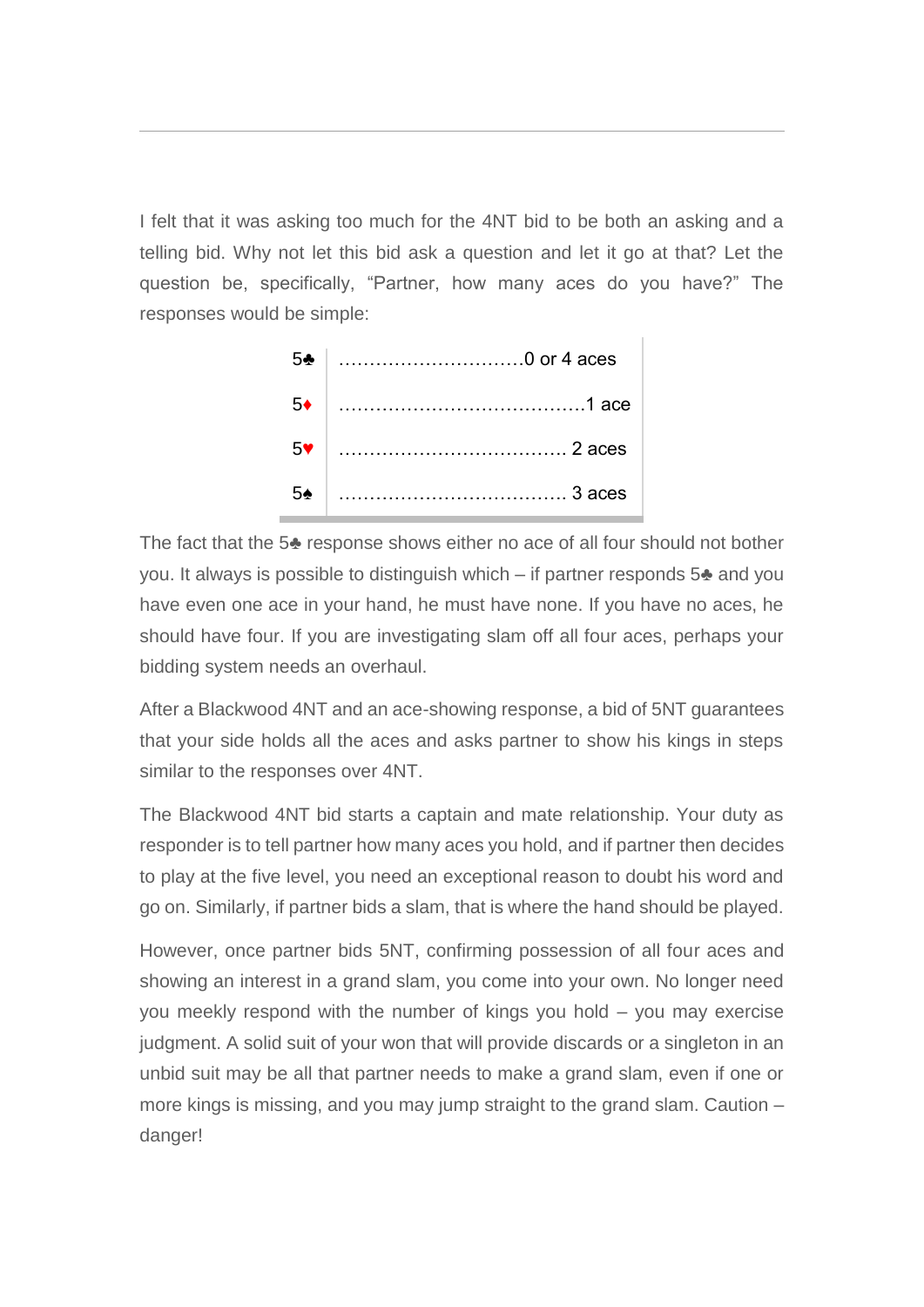The first thing to learn about the Blackwood Convention is that it is not suitable for all hands in the slam zone. Possession of a combined point count of at least 33 does not guarantee that a slam can be made. You cannot be missing two aces, but there is the possibility that you are missing the ace and king of the same suit, and the opponents can cash two quick tricks in that suit. The Blackwood Convention will not uncover this fact. Consider this hand:

## ♠K Q J 7 6 4 ♥K Q 10 ♦7 6 ♣A Q

You open the bidding with 1♠ and partner makes a forcing raise to 3♠. It is obvious that if partner holds the right cards, you should be able to make a slam, so you bid a Blackwood 4NT. Partner dutifully responds 5♥, showing two aces. Whiter now? Partner could hold either of these two hands:

| (a)                         | (b)         |
|-----------------------------|-------------|
| $*A$ 10 5 3                 | $*A$ 10 5 3 |
| $\blacktriangleright$ A J 2 | $\sqrt{42}$ |
| $*84$                       | $A$ J 4     |
| KJ32                        | $\&$ KJ32   |

The point count and distribution pattern of the two hands are exactly the same. However, opposite hand (a) there are two quick losers; with hand (b) 12 tricks are there for the taking.

Thus we have discovered the first cardinal rule for not applying Blackwood: Do not use Blackwood with a worthless doubleton in an unbid suit.

An extension of the above principle brings us to the second cardinal rule: Do not use Blackwood with a void. Unless partner's response confirms that your side holds all of the aces, you will not know whether one of his aces is in your void suit. If it is, you might have too many losers in one of your side suits.

In summary: If partner's response to your 4NT inquiry for aces will not tell you whether or not to bid a slam, DO NOT employ Blackwood.

## *About Easley Blackwood*